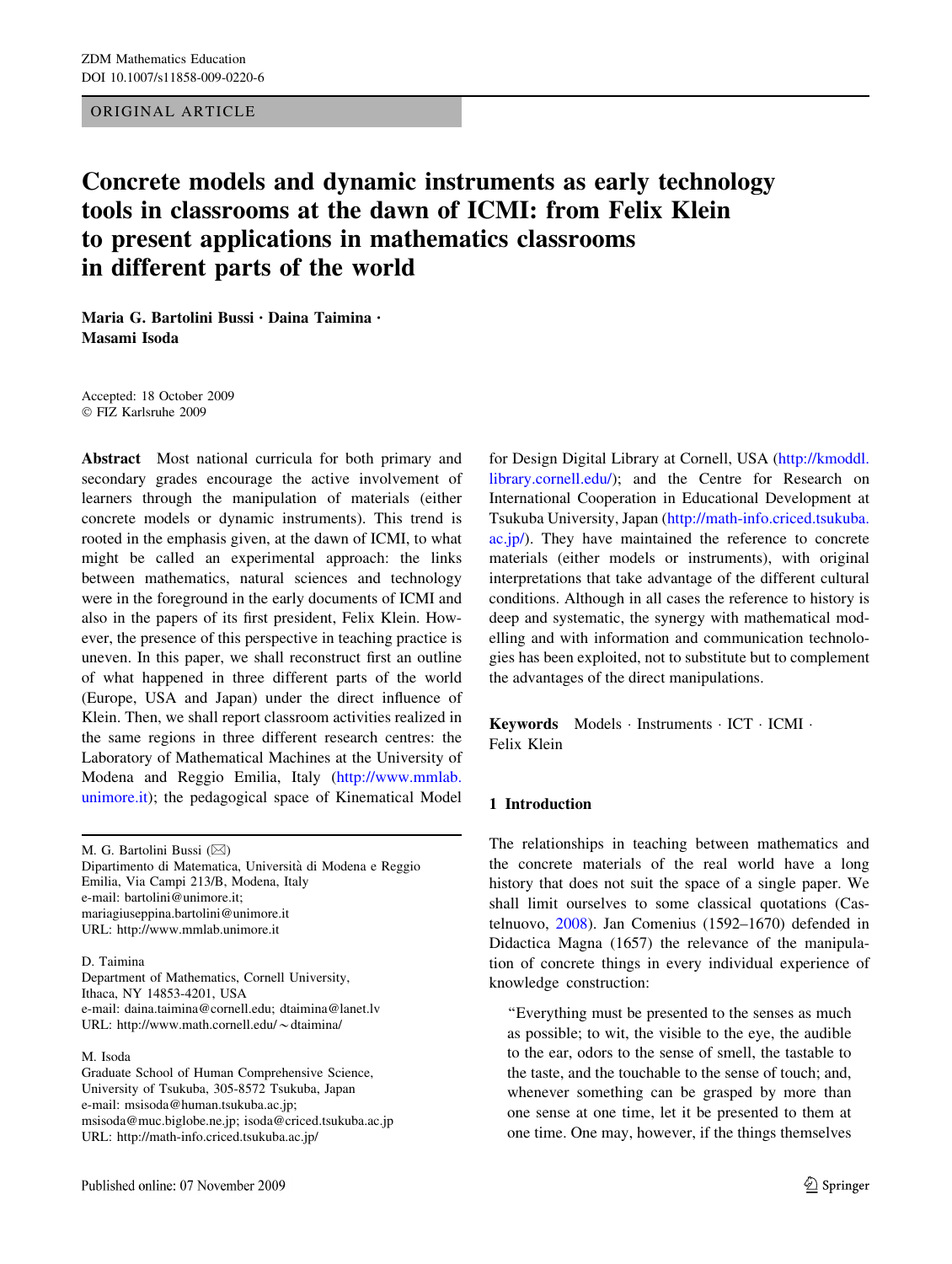cannot be presented, use representations of them, such as models and pictures. […] It is a mistake to let rules in an abstract form go before, and afterwards explain them in examples. For the light must go before him for whom it is intended to shine. […] Whatever is to be done, must be learned by doing it. Mechanics do not detain their apprentices for a long time with meditations: they put them to work at once, that they may learn to forge by forging, to carve by carving, to paint by painting, etc. So the pupils should also learn at school to write by writing, to speak by speaking, to count by counting, etc. Then the schools are workshops filled with the sound of work'' (Comenius, [1657](#page-11-0)).

These general methodological rules were, at the time of Comenius, largely ahead of the teaching practice, as (at least in Europe) there were no public educational institutions for everybody. One century later in France, another voice was raised, with explicit reference to the teaching of geometry linked with 'reality' (whatever that means). Alexis Clairaut (1713–1765) discussed the issue as follows:

''Some authors put after each basic statement (of geometry) its practical use: yet in this way they establish the usefulness of geometry, without making geometry learning easier. Because if any statement is before its use, the mind can come at sensible ideas only after having struggled with abstract ideas'' (Clairaut, [1741\)](#page-11-0).

He then suggested his method to evade the above drawbacks:

''I have planned to find all that could have given rise to geometry; and I have managed to explain its principles as naturally as possible, like early inventors'' (Clairaut, [1741](#page-11-0)). Hence, he claimed that in geometry teaching it is necessary to start from measuring land (the Greek etymology of ''geometry'': measurement of earth or land).

These educational principles were available, although neither widely shared nor widely applied, when, for the first time in Europe, in the first article of the France National Constitution ([1791\)](#page-11-0), the right to a system of public instruction was stated: ''Public instruction for all citizens, free of charge in those branches of education which are indispensable to all men.''

In the first half of the nineteenth century, a German educator, Friedrich Froebel (1782–1852), launched a practice of active methods for children. He designed open-ended instructional materials called the gifts, with complementary occupations (Le Blanc, n.d.). These were for use both in kindergarten and in school, and gave children hands-on involvement in practical learning

2 Springer

experiences through play. Foundational to the development of the gifts was the recognition of the value of playing with blocks. Through proper use of the gifts, the child progresses from the material to the abstract: from the volumetric lessons offered by blocks, through the two-dimensional planar ones elucidated by play with parquetry tiles (flat, geometrically patterned wooden shapes), to deductions of a linear nature drawn from stick laying and to the use of the point in pin-prick drawings. Points, in turn, describe a line, and the child completes the logic by returning from 2D to the 3D realm of volume through joining small malleable peas with toothpicks and onto solid three-dimensional work in clay.

Although Froebel's work was mainly oriented to young children, his approach was representative of an atmosphere shared with contemporaneous mathematicians in Central Europe. For instance, Gaspard Monge (1746–1818), a mathematician deeply involved in French revolution, supported the creation of beautiful models of surfaces.

''Monge is known as the father of differential geometry and his efforts in the early 1800s to classify surfaces by the motions of lines, along with his descriptive geometry for representing three-dimensional surfaces in two-dimensions, led naturally to the construction of elaborate models made of tightly stretched strings. One of his students, Theodore Olivier (1793–1853), built some of the most beautiful concrete models of mathematical concepts ever made. He also made some money in the process: the models were expensive. Olivier sold them to the emerging technical schools in the United States, which were attempting to emulate the example of Monge and the Ecole Polytechnic.'' (Mueller, [2001](#page-12-0)).

It is in this atmosphere that one must situate the work of Felix Klein (1849–1925) and the other European founders of ICMI.

This paper is divided into two parts organized around two main issues:

- First part: the influence of Felix Klein at the dawn of ICMI in different parts of the world (Europe, USA, Japan).
- Second part: present applications in today's classrooms of the above seminal ideas in the same parts of the world.

The former concerns the historical roots; the latter concerns the present utilization of concrete models and dynamic instruments, which are complementing yet neither contrasting nor excluding the recourse to information and communication technologies.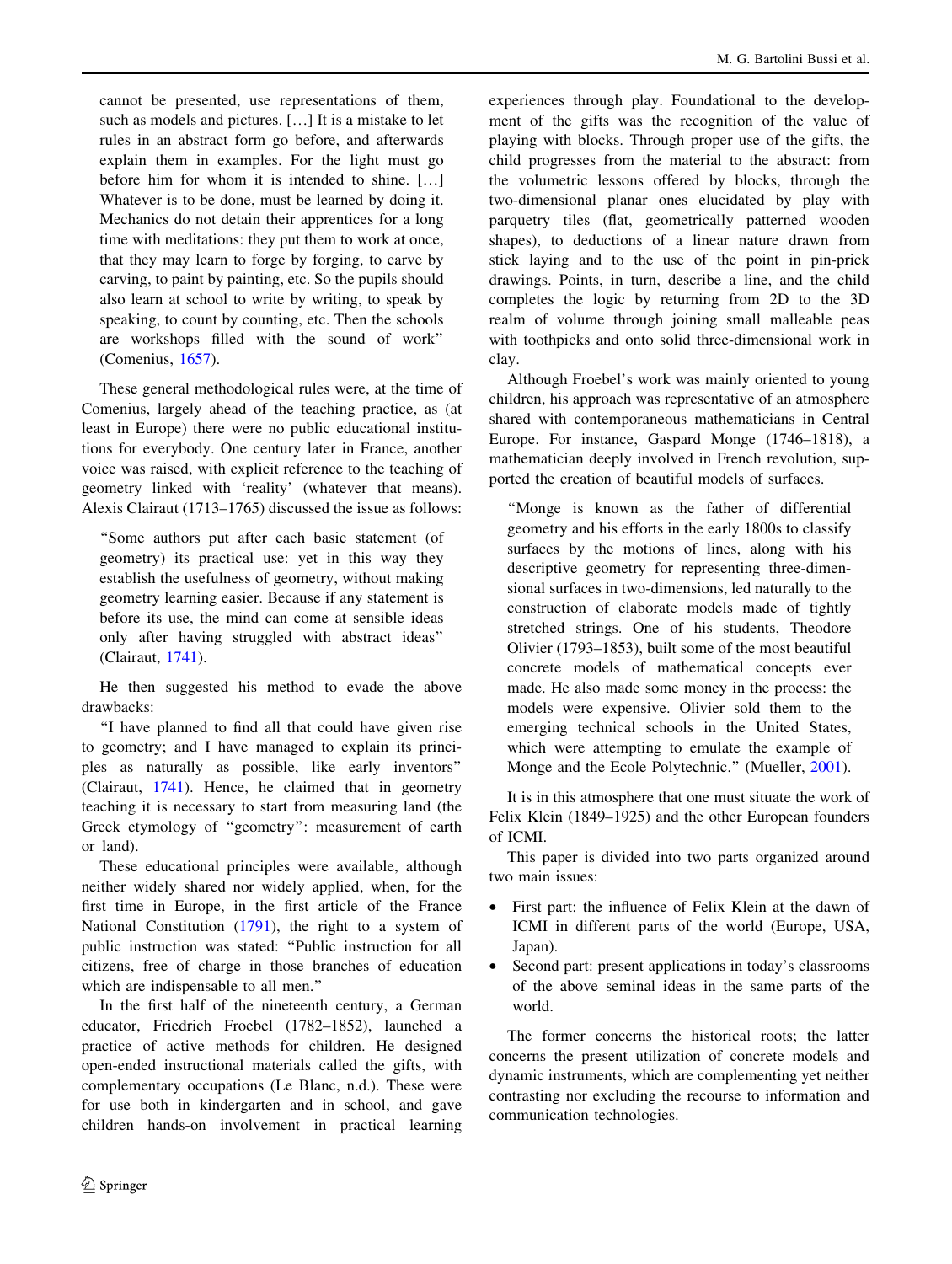### 2 First part: concrete models and dynamic instruments at the dawn of ICMI

# 2.1 The European roots and the contribution of Felix Klein

The use of concrete models and dynamic instruments was common in Europe in the seventeenth and eighteenth centuries (see for instance, Maclaurin [1720\)](#page-12-0), but it had a new impulse in the nineteenth century. In particular, the second half of the nineteenth century was a time when many new mathematical ideas were born, combining together previously separated parts of mathematics. Mathematicians began to build intricate models out of wood, string and plaster. In Germany, the main advocate for the use of concrete models and dynamic instruments was Klein. In many ways, Monge in France and Klein in Germany set the standards for how mathematics was taught in Europe, Northern America and the Far East in the nineteenth and early twentieth centuries (Klein & Riecke, [1904;](#page-12-0) see also Schubring, [1989](#page-12-0)). One of the most thorough approaches in mathematics, to use concrete models and dynamic instruments in education and research, is the famous collection of models in Göttingen. This model collection already had a long history when Felix Klein and Hermann Amandus Schwarz (1843–1921) took over the direction of the collection. Especially under the direction of Klein, the collection was systematically modernized and organized for the education of students in geometry and geodesy. The first clear indication of an interest in model building had appeared in the ''Monthly reports of the Royal Prussian Academy of Science in Berlin'' in 1873, where it was described that Ernst Eduard Kummer (1810–1893) presented a plaster model of the Steiner surface, which he had constructed himself. A wide production of models began in the 1870s, when Felix Klein and Alexander Brill (1842–1935) founded a laboratory for the construction of models and instruments at the Munich Technische Hochschule. The production and detailed study of models was one of the purposes of the problem sessions directed by Klein and Brill at the Royal Technical University in Munich. Some of the models, which were really constructed only as exercises or examples, showed that these types of visual aids were not at all superfluous; on the contrary, they were of great value (Schilling, [1911\)](#page-12-0).

Klein required his students to make models in connection with their dissertations on algebraic surfaces. Klein, Brill and their students built a number of the models that ultimately became a part of the collection marketed by Brill's brother Ludwig, the owner of a publishing firm in Darmstadt. When Ludwig Brill took over the sales of the models, they were put together in series, each being accompanied by a mathematical explanation. Other producers also offered models, devices, and instruments for mathematics, physics and mechanics. In 1892, under contract of the newly established German Mathematical Society, Walter von Dyck (1856–1934) assembled a complete catalogue of such products (Fischer, [1986\)](#page-11-0). He was one of the creators of the Deutsches Museum of Natural Science and Technology in Munich, and he was also appointed as the second director of the museum in 1906. The Deutsches Museum was the first of its kind and its ideas were soon copied by other science museums around the world.

The Munich collection was considered so important that later Klein exhibited the models on the occasion of the World's Columbian Exposition 1893 in Chicago. Models from the collection of L. Brill were later purchased by many mathematics departments throughout Europe and the USA (Parshall & Rowe, [1991](#page-12-0)).

Later, Klein, as the first president of the International Commission on Mathematical Instruction, also supported in secondary schools in a very strong way the recourse to models, instruments and practical work. He reaffirmed the importance of work with models and instruments also in his books: Elementary mathematics from an advanced standpoint (Klein, [1924](#page-12-0), 1925), the famous series for secondary mathematics teachers, to ''put before the teacher, as well as the maturing student, from the view-point of modern science, but in a manner as simple, stimulating and convincing as possible, both the content and the foundations of the topics of instruction, with due regard for the current methods of teaching (Klein, 1908, preface to the first edition, published in Klein, [1924](#page-12-0), p. III).''

The influence of the title of this series was large: in Germany, courses were opened for prospective teachers with this exact name; the same name is still used in Italian universities for the epistemological courses in the education of prospective mathematics teacher.

Just to give an example of Klein's approach, we may quote what he wrote about the practice in calculating with integers (Klein [1924\)](#page-12-0), after having described in detail the famous mechanical calculator Brunsviga (see Fig. [1\)](#page-3-0).

''Let us consider for a moment the general significance of the fact that there really are such calculating machines, […]. In the existence of such a machine we see an outright confirmation that the rules of operation alone, and not the meaning of the numbers themselves, are of importance in calculating, for it is only these that the machine can follow; it is constructed to do just that, it could not possibly have an intuitive appreciation of the meaning of the numbers. [...] Although it is not historically authenticated, still I like to assume that when Leibniz invented the calculating machine, he not only followed a useful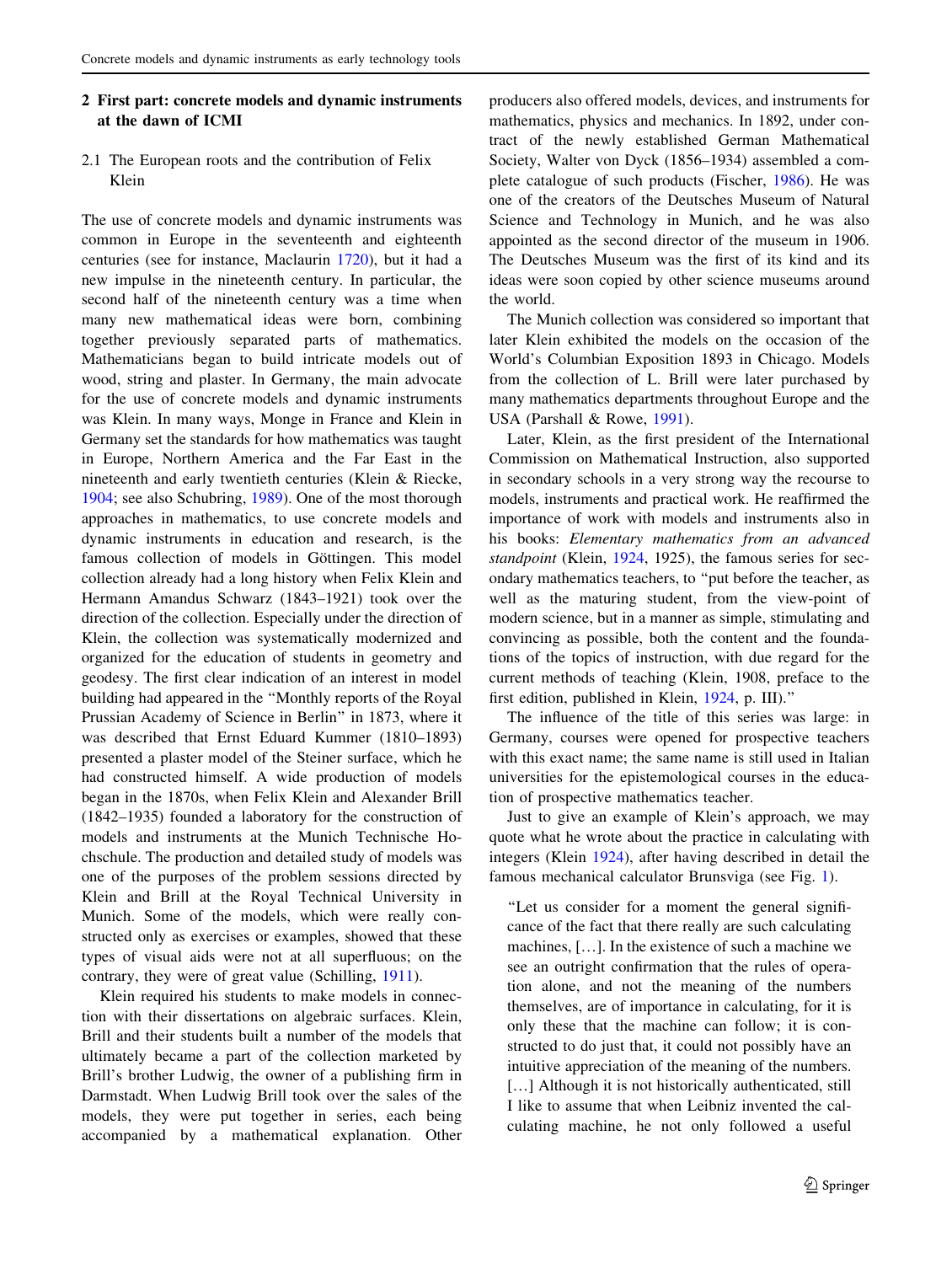<span id="page-3-0"></span>

Fig. 1 Brunsviga calculating machine (courtesy of New Beginning Antique at [http://www.newbegin.com\)](http://www.newbegin.com)

purpose, but that he also wished to exhibit, clearly, the purely formal character of mathematical calculation.''

For this very reason, Klein wished that every teacher of mathematics should become familiar with calculating machines, and that it ought to be possible to have it demonstrated in secondary instruction. In this case, Klein defended the recourse to mechanical instruments as a means to become familiar with the very abstract distinction between the syntactic and the semantic aspects in mathematics.

Several dynamic instruments were discussed also in the second volume on Geometry (Klein, [1925](#page-12-0)): for instance, a polar planimeter (p. 14), a mechanism to perform affine transformations (p. 75), a linkage to realize a circular inversion and, hence, to guide a point so that it will describe a straight line (p. 100). This last instrument, called, after Charles-Nicolas Peaucellier (1832–1913), the Peaucellier straight line mechanism, is represented in Fig. 2.

In the same years, Franz Reuleaux (1829–1905), a professor of mechanical engineering in Berlin, built a large collection of 800 mechanical models in Berlin and marketed 350 of them to universities around the world. Unfortunately, much of these collections were destroyed during World War II, but some originals and reproductions of these models can be found in the Deutsche Museum in Munich, the University of Hannover, Kyoto University, Moscow's Bauman Technical School, Karlov University in Prague and possibly in some other places we do not know yet. The largest collection of these models is in Cornell University where there are 220 (from the originally acquired 266) Reuleaux models (see Fig. 3). We shall illustrate this point later.

Reuleaux believed that there were scientific principles behind the invention and the creation of new machines,



Fig. 2 Peaucellier straight line mechanism ([http://KMODDL.library.](http://KMODDL.library.cornell.edu) [cornell.edu](http://KMODDL.library.cornell.edu))



Fig. 3 Reauleaux kinematic model display in Sibley Hall, Cornell University in 1887. Scientific American cover

what we call "synthesis" today. This belief in the primacy of scientific principles in the theory and design of machines became the hallmark of his worldwide reputation, especially in the subject of machine kinematics (Moon, [2002](#page-12-0)). Hence, Reuleaux was a champion of the application of mathematics. Reuleaux also devoted serious attention to education and the role of mathematics:

''The forces of nature which advance taught us to look to for service are mechanical, physical and chemical; but the prerequisite to their utilization was a full equipment of mathematics and natural sciences. This entire apparatus we now apply, so to say, as a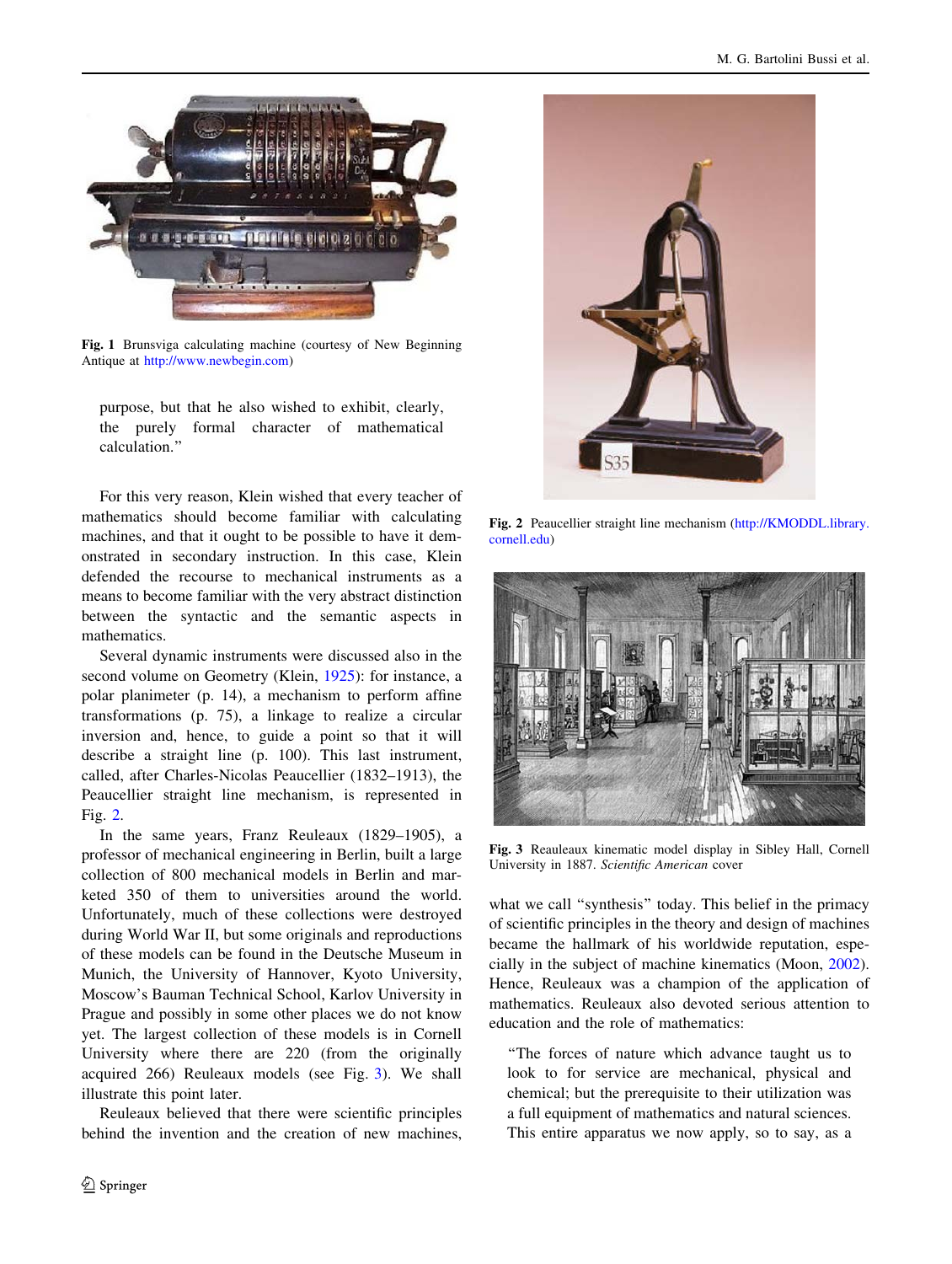privilege. […] The instruction in the polytechnic school has of necessity to adopt as fundamental principles the three natural sciences—mechanics, physics, and chemistry, and the all-measuring master art of mathematics'' (Reuleaux, [1876](#page-12-0)).

Franz Reuleaux incorporated mathematics into design and invention of machines in his work Kinematics of machinery. For mathematicians, he is best known for the Reuleaux triangle, which is one of the curves of constant width (see Fig. 4.) This curved triangle can be seen in some gothic windows; it also appears in some drawings of Leonardo da Vinci (1452–1519) and Leonhard Euler (1707–1783), but Reuleaux in his Kinematics gave the first applications and complete analysis of such triangles, and he also noticed that similar constant-width curves could be generated from any regular polygon with an odd number of sides. (Taimina & Henderson, [2005](#page-12-0)).

Reuleaux classified his mechanisms using an alphabet, that is, assigning letters to different groups of his mechanisms. In that way, he stressed that each individual mechanism was like a letter in an alphabet and, on combining them together, we would get words and sentences, which denote machines. His style of classification resembles later classification ideas used in topology and theoretical computer science. The largest number (39) of Reuleaux mechanisms is in the so-called S-series: straight line mechanisms (see Fig. [3](#page-3-0)) [\(http://kmoddl.library.cornell.](http://kmoddl.library.cornell.edu/model.php?cat=S)



[edu/model.php?cat=S](http://kmoddl.library.cornell.edu/model.php?cat=S)). Changing circular motion into straight line motion had been a challenge to technology since ancient times (Kempe, [1877\)](#page-12-0). This problem was crucial to James Watt (1736–1819) when he was working on improving the steam engine (Taimina, [2005b](#page-12-0); Henderson & Taimina, [2005b\)](#page-11-0).

Klein defended the importance of models and instruments to illustrate a theory, against the disposition of pure mathematicians. In the same years, these ideas were shared by the officers of ICMI. At the fifth International Congress of Mathematicians in 1912, the section on didactics received ICMI reports examining the state and trends of mathematics teaching. In particular, the report of the Sub-Commission A (mathematics in secondary education) focused on ''Intuition and experiment in mathematical teaching in secondary schools'' (Smith, [1913\)](#page-12-0). Eugene David Smith (1860–1944) discussed ''contemporary developments aimed at providing an 'intuitive', 'perceptual', 'experiential' and 'experimental' base for the subject (p. 611), through 'applying mathematics seriously to the problems of life, and… visualizing the work' (p. 615). This, then, represented a foundational theme for the ICMI. [...]. The main areas which the Sub-Commission singled out […] were geometrical drawing, graphical methods, practical measuring and numerical computation'' (Ruthven, [2008](#page-12-0)). Further details may be found in Giacardi ([2008\)](#page-11-0).

# 2.2 Klein's influence on mathematics education in the USA: the Cornell collection

In 1857, the US Military Academy ordered 26 Olivier models, of which the Department of Mathematical Sciences still has 24 (Shell-Gellasch & Acheson, [2007\)](#page-12-0). In this way, the first common schools attempted to emulate the ''objective'' practices of their German counterparts. Sets of geometric solids were sold to the new schools with claims that they would help teachers present a common curriculum. School boards and government commissions formalized the arrangement, making models a required component of mathematics instruction in many states. Business was so good during the nineteenth century that model makers were able to diversify into much more lucrative catalogues of Mathematical Apparatus, which included everything from the latest in ''noiseless'' drawing slates and elegant ''pointing rods'' to hand-crafted ''numerical frames,'' made of the finest woods. There was eventually a backlash, however, as teachers began to complain that the expensive, and increasingly complicated, apparatus was driving the curriculum. It is also of interest to look at the response to the educational ''technology'' of the time, i.e. concrete models in American colleges. The use of concrete models in the classroom caused the same Fig. 4 Reuleaux triangle rotating in the square (photo Prof. F. Moon) kind of divisive debates that surround modern visualization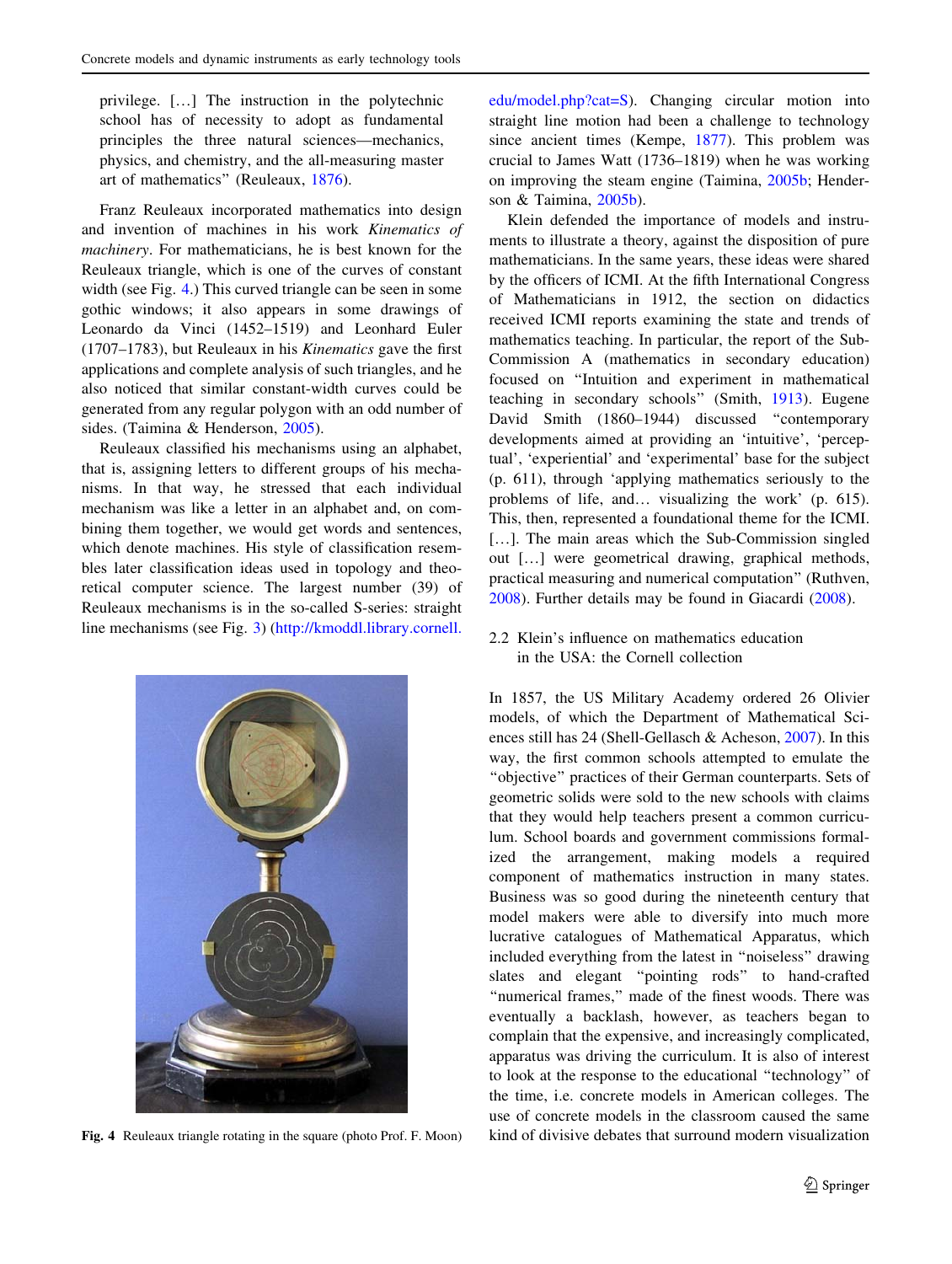technology. Then, as in the present, usage varied from place to place and from instructor to instructor. The most enthusiastic endorsements in the report come from teachers who used the models to help students visualize problems in three-dimensional calculus and the ''higher surfaces'' of descriptive geometry (Mueller, [2001](#page-12-0)).

Although Klein declined several opportunities to teach in the USA, he nevertheless had a long-lasting influence on American mathematics. The terrain was fertile, as Cornell University in 1882 had acquired a collection of mechanical models designed by Reuleux (see Fig. [2\)](#page-3-0). The first Chair of the Cornell Mathematics Department, James Edward Oliver (1829–1895), went to study mathematical physics in Cambridge; but, after hearing enthusiastic accounts of Klein's lectures, Oliver wrote to Klein from Cambridge to ask whether it would be possible for him to spend some time in Göttingen. One of the things in which he was particularly interested was ''to get pretty fully Klein's ideas as to methods of teaching, topics and courses of study, and promising directions for original research by my young men''. Hence Cornell emerged as a prime sphere of Klein's influence in the USA (Parshall & Rowe [1991\)](#page-12-0). Oliver sent his student, Virgil Snyder (1869–1950), to study with Klein in Göttingen. After the World's Fair in Chicago (1893) and the famous Evanston lectures, Klein travelled to the USA, and one of the points of his interest was Cornell University, where he was hosted by Oliver (Parshall & Rowe [1991\)](#page-12-0).

As mentioned earlier, Cornell hosted the famous Reauleaux collection, and hence the attitude towards experimental approaches was very well established. We consider later the pedagogical revival of this collection in the twenty first century.

### 2.3 Klein's influence on mathematics education in Japan: mathematization in curricula

Japan was under the influence of Chinese mathematics until the sixteenth century; the influence of European mathematics started in the middle of the nineteenth century from the UK, France, Germany and USA (Isoda, [2004](#page-11-0)). To develop new academy and school mathematics, some mathematicians and mathematics educators studied mathematics in Germany at the end of the nineteenth century and at the beginning of the twentieth century. When they came back, they became engaged in developing an integrated curriculum as part of the Klein movement using the ideas such as in Perry [\(1913](#page-12-0)) and Sanden ([1914\)](#page-12-0). This movement resulted in the establishment in 1919 of the Japan Society of Mathematical Education for the improvement of secondary school mathematics. Several textbooks based on this movement had been published, such as those by Kuroda [\(1920](#page-12-0)), and several contents had been experimentally taught at the secondary school attached to the Tokyo higher normal school (origin of the University of Tsukuba) with respect to calculus (see Sanden [1914;](#page-12-0) Kuroda [1927](#page-12-0)) and projective geometry. Yet, the integration into curricula was postponed because of the earthquake, which had burned the capital Tokyo in 1923. After the earthquake, the integration of the mathematics curriculum was completed during WWII. It was done in the curriculum reform of 1942 and published as textbooks in 1943 with the key word of mathematization (sugakuka in Japanese). In the textbooks, a number of mechanical instruments were treated as the subject matter for mathematization. The textbooks' style had a workbook format with open-ended problems enabling students to learn by themselves with the support of their teachers during the air alerts of the war. At first, the textbooks focused on the construction of mental objects, which should be mathematized; later, it became more sophisticated mathematically, repeatedly on a spiral sequence: similar mathematical situations were explored again and again for developing mental object in mathematics.

Figure 5 represents an example of mathematization related to the design of the cap of an electric lamp. In grade 6 (11-year-old students), students explore how to draw the development of the section of cylinder experimentally by using a set of different viewpoints such as front, side and top views and by rotating the viewpoints on the radius of the bottom part of the circle for their drawing. Here, students study the methods for analysing solids by projection onto planes. Later, the same situation is re-explored for studying conic sections in grades 9 and 10. The same mental object, which the situation explored, will be reexplored in grade 11, with the recourse also to trigonometric functions.

Another example is taken from the 1943 textbooks (approved by Monbusyo, [1943](#page-12-0)) for 14-year olds with the aim of realizing mathematization with open-ended approach from the situation to elementary geometry and from elementary geometry to analytic geometry. There

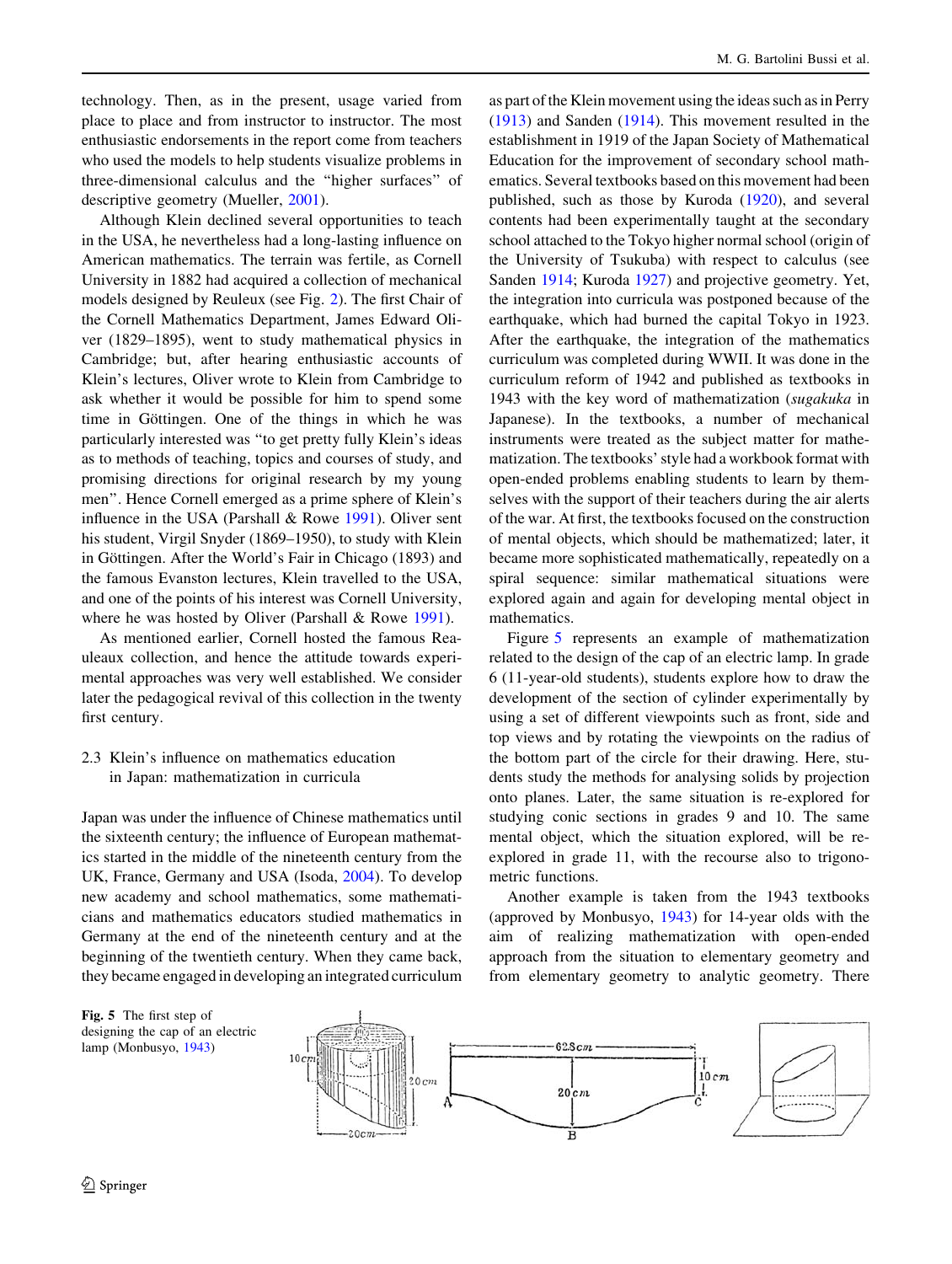<span id="page-6-0"></span>were designed shifts from everyday mechanisms (Fig. 6) to the geometrically simple mathematical instruments (Fig. 7), then to geometrically deduced mathematical instruments (Fig. 8) and finally to algebraic representations (all the figures are taken from Monbusyo, [1943](#page-12-0)). This sequence beginning from Fig. 7 is the same as in the textbook by Franz van Schooten (1615–1660), De organica Conicarum Sectionum Constructione (1646), which first treated conics plane geometrically and algebraically, instead of as the section of a cone.

Mechanical instruments were well integrated in the textbooks around World War II, but were gradually lost after the war, and only the pantograph has remained after the modernization of the 1960s–1970s curriculum because of the introduction of more algebraic approaches such as linear algebra.

# 2.4 Klein's influence on mathematics education in Italy: the collections in mathematical institutes

Italian mathematicians shared Klein's interest in activities with concrete models and dynamic instruments. Between



Fig. 6 How does the point F move? (Monbusyo, [1943](#page-12-0), vol. 3, p. 2)



Fig. 7 The locus of the point F (Monbusyo, [1943,](#page-12-0) vol. 3, p. 2)

the nineteenth and twentieth centuries, many models and instruments were available in nearly all the universities, at the mathematical institutes, where the education of both professional mathematicians and secondary mathematics teachers took place an example is shown in the Fig. 9. Still, in the early decades of the twentieth century, the importance of the reference to intuition (developed from the consideration of models) was a feature of the so-called Italian school of algebraic geometry. Guido Castelnuovo (1865–1952) presented their work in this way:

''We had created (in an abstract sense, of course) a large number of models of surfaces in our space or in higher spaces; and we had split these models, so to speak, between two display windows. One contained regular surfaces for which everything proceeded as it would in the best of all possible worlds; analogy allowed the most salient properties of plane curves to



Fig. 8 How does the point C move? (Monbusyo, [1943,](#page-12-0) vol. 3, p. 2)



Fig. 9 A plaster model of Steiner surface (courtesy of G. Ferrarese at the Dipartimento di Matematica, Universita` di Torino)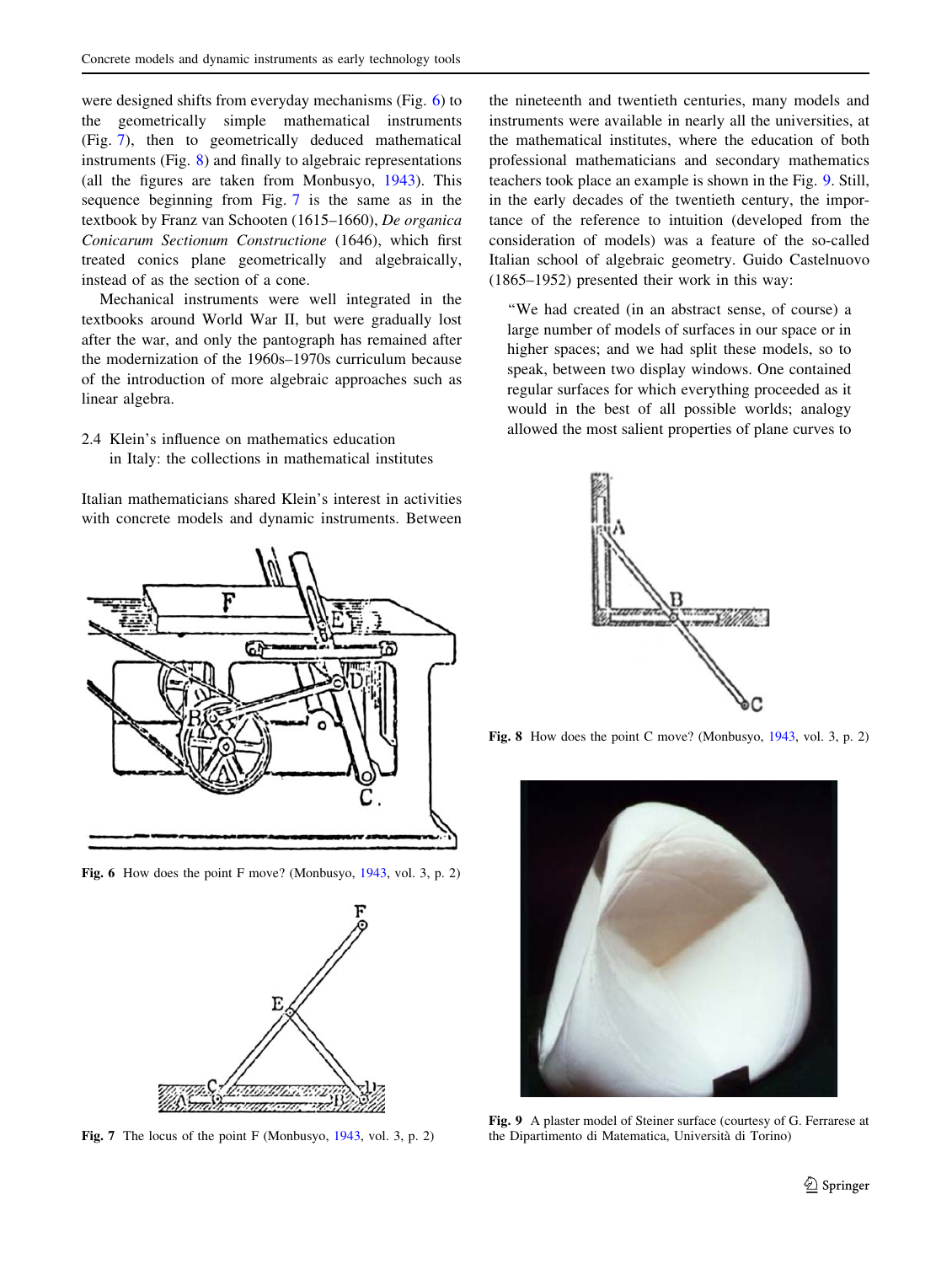be transferred to these. When, however, we tried to check these properties on the surfaces in the other display, that is on the irregular ones, our troubles began, and exceptions of all kinds would crop up… With the aforementioned procedure, which can be likened to the type used in experimental sciences, we managed to establish some distinctive characters between the two surface families'' (Castelnuovo, [1928\)](#page-11-0) ([http://www.](http://www.icmihistory.unito.it/portrait/castelnuovo.php) [icmihistory.unito.it/portrait/castelnuovo.php](http://www.icmihistory.unito.it/portrait/castelnuovo.php)).

Some decades later, Luigi Campedelli (1903–1978) sharply commented that a reader could have read the above vivid description of concrete models, ignoring the parenthesis ''in an abstract sense, of course'' (Campedelli, [1958](#page-11-0)).

In the following decades, under the influence of the Bourbaki's trend, the collections of models fell into neglect, were warehoused and even destroyed. Recently, the remains of some of the collections have been restored and arranged in display cases as relics of the past. A complete catalogue of the still existing collections of these kinds of models and instruments has been prepared by Palladino (n.d.), who visited all the departments of mathematics in Italy to check for their existence and present condition. We shall consider later the use of these kinds of instruments and models in today's classrooms.

## 2.5 Different approaches

These three examples show different approaches to the complex relationships between mathematics as a mental activity and the exploration of the concrete materials of the real world. To sum up, as a first approximation, one may compare the real world on the one hand and the mathematical world on the other hand. Klein, as evidenced by the above quotation of Leibniz' intentions, tends to consider concrete models and dynamic instruments as representations of mathematical concepts and processes. They can also be used to solve problems in the real world, but this does not seem to be the main issue. Rather concrete and dynamic exploration of models and instruments (realized in the real world) may be useful for teachers, at all school levels, to foster both mathematical understanding and the production of conjectures. This is evident also in the above quotation from Castelnuovo [\(1928](#page-11-0)) regarding collections in the mathematical institutes, the purpose of which is to train both professional mathematicians and mathematics teachers.

On the contrary, Reuleaux ([1876](#page-12-0)) championed the importance of applied mathematics, with emphasis on the interaction between mathematics, mechanics, physics and chemistry.

Japanese mathematicians and mathematics educators in the early decades of the twentieth century have chosen an M. G. Bartolini Bussi et al.

integration between the two approaches, which are both represented: the cultural approach, championed by Klein, with reference to the history of mathematical ideas, and the application approach (mathematization) with reference to the mathematical modelling of concrete instruments. In principle, they are not incompatible with each other; rather they show the complexity of relationships between mathematics and the world of concrete experience. Gabriel Koenigs (1858–1931) expressed well the complex links between pure and applied mathematics, referring to a pantograph for homotheties.

''The theory of linkages is supposed to start in 1864. Surely linkages were used also earlier: a dedicated and precise scholar might track down them in the most ancient times. One might discover in this way that each age has in hand, so to say, yet without awareness, the discoveries of future ages: the history of things often anticipates the history of ideas. When in 1631 Scheiner published for the first time the description of his pantograph, he certainly did not know the general concepts contained as germs in his small instrument; we claim that he could not know them, as they are linked to the theory of geometric transformations, that is a theory typical of our century and gives a unitary stamp to all the made advances'' (Koenigs, [1897](#page-12-0)).

# 3 Second part

#### 3.1 Use today in mathematics classrooms

In the first part of this study, we have reported some historical information about one of the richest periods in the recent history of mathematics education, as far as the relationships between pure and applied mathematics are concerned, in three different continents (Europe, America and Asia). This reconstruction meets the needs of a historical issue about resources and technologies in the International Commission on Mathematical Instruction. Yet, it would be misleading to avoid reporting about the present use of concrete models and dynamic instruments described above in the same countries, where specific research centres have been continued or created anew. Actually, the historical traditions dating back to Klein and other scholars have been resumed in three different places, where the three authors of this paper developed important programs in mathematics education involving teachers and classrooms.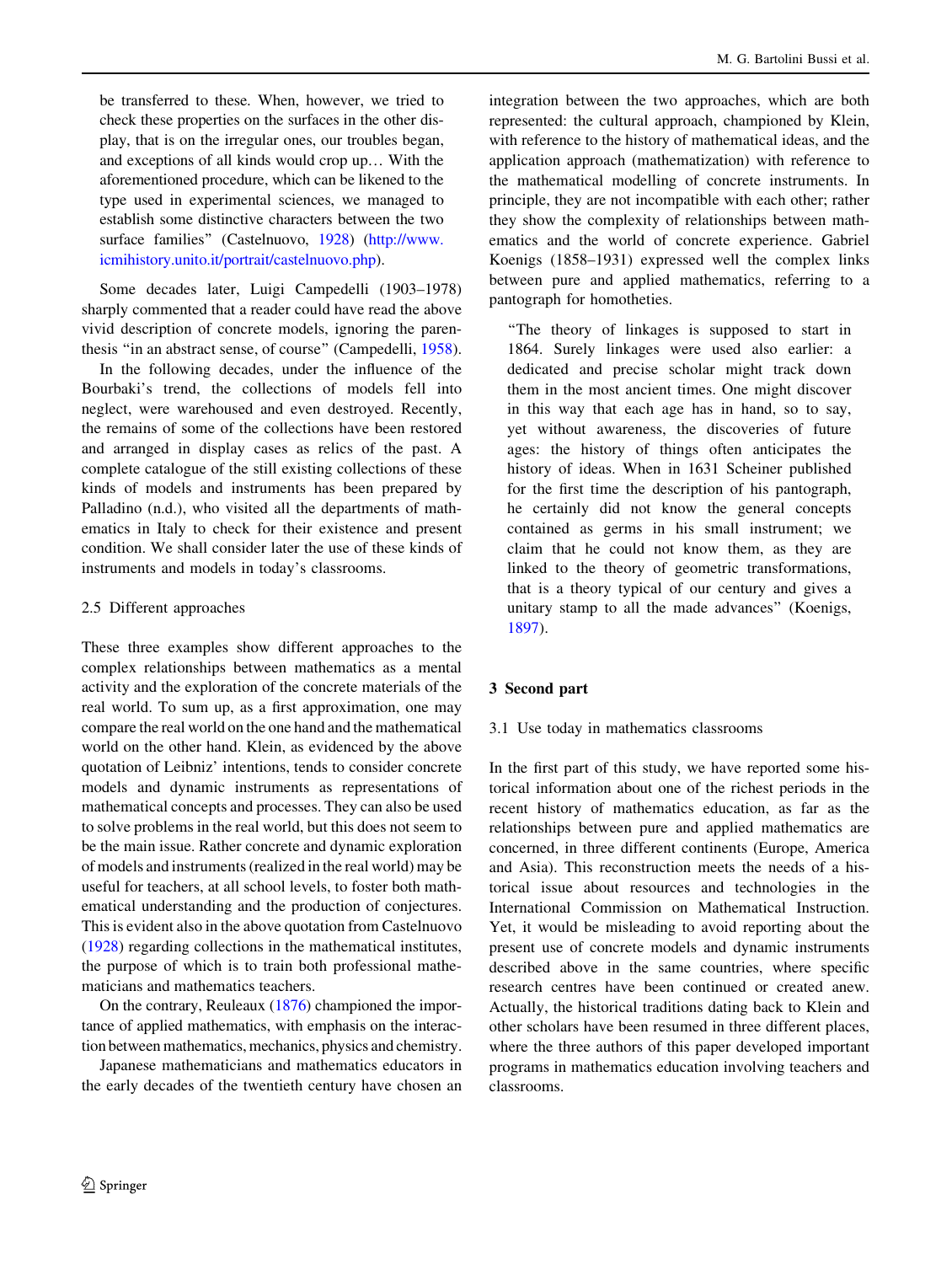# 3.2 Use today in mathematics classrooms: KMODDL pedagogical space at Cornell University (USA)

Taking advantage of the Reuleaux collection, in 2002, the Cornell University started to develop KMODLL (kinematic models for design digital library). Now these models can be explored on the Web site <http://kmoddl.library.cornell.edu/> or <http://kmoddl.org>. On the Web sites, besides having still images of models, there are historical information and interactive movies that allow a viewer to explore how these models work. The Web site also has scanned rare books that are important in the history of technology. A significant part of this project works in connecting concrete models and dynamic instruments, on the one hand, and mathematical ideas behind these, on the other hand, for the purpose of using them in the classroom. Teaching materials have been developed and can be found in the section of the Web site called Tutorials. There are also stereo lithographic files that allow 3D printing of some of the models. This material is available for teachers who wish to introduce these activities in their classroom.

Cornell Faculty in Mechanical Engineering, Mathematics and Architecture are using the KMODDL Web site in the classroom to teach mathematical principles of mechanisms as well as machine design and drawing. Mathematical ideas from this collection have found their place in the geometry textbook (Henderson & Taimina, [2005a](#page-11-0)).

The initial evaluation of the KMODDL in an undergraduate mathematics class has confirmed the usefulness of various physical and digital models in facilitating learning, and revealed interesting relationships among usability, learning and subjective experiences of the students (Pan et al. [2004\)](#page-12-0).

Reuleaux models have been also the object of a 9-week interdisciplinary project 'Exploring Machine Motion Design' in area schools for grades 7–9, carried out several times in the last few years. The choice of exploring kinematic models was determined by the possibility to take actual Reuleaux models into the schools. During this project, students learned about the history of engineering and the role of mathematicians in it. One of human's oldest mechanical devices is gears. The earliest written records on gearing are dated from about 330 BC in the writings of Aristotle. He explained gear wheel drives in windlasses, pointing out that the direction of rotation is reversed when one gear wheel drives another. The most probable uses were in clocks, temple devices and water lifting equipment. The Romans and Greeks made wide use of gearing in clocks and astronomical devices. Gears were also used to measure distance or speed. One of the most interesting relics of antiquity is the Antikythera machine, which is an astronomical computer. Mathematical studies of gears were begun by Nicholas of Cusa (1401–1464) who, around

1450, studied cycloids. The famous painter Albrecht Dürer (1471–1528) also was interested in cycloids and he discovered epicycloids. The students in the project recalled that some of them played in their childhood with a toy called 'Spirograph'; such toys are still available in some art museum stores. Students were surprised to learn that one of the most important problems in the development of early technology was seemingly based on a simple question: how to draw a straight line (see Taimina, [2005b](#page-12-0)). This led the class discussion to some geometry of inversions and construction of linkages. Discussion on linkages was continued during a field trip to the Cornell Robotics Laboratory, where a group of researchers were working on designing evolutionary robots and testing these devices by asking the robots to re-create linkages in the kinematic model collection (see Taimina, [2005a\)](#page-12-0). Exploring the history and mathematics of the universal joint helped students to see connections with spherical geometry that is a neglected topic in school curricula. At the end of this project, students were asked to create their own machine motion design, using as parts of their design models in the digital kine-

The 9-week interdisciplinary project could not cover all the riches of the kinematic model collection, so students submitted questions they had on the history of mechanisms and particularly on its connections with geometry. The goal of the project was to give students an opportunity to learn about basic elements of mechanisms, so that they could apply their knowledge to design their own machines. When this project was taught for the second time, students were able to use interactive computer design that involved elements from the historic kinematic model collection as building blocks for their own geometrical motion design.

matic mechanism collection.

# 3.3 Use today in mathematics classroom: CRICED at Tsukuba University (Japan)

As stated above, in Japan, the capacity of using mechanical instruments in the standard classroom has strongly diminished in the last decades. The use of mechanical instruments was rediscovered in 1990s to implement explorations within dynamic geometry software (DGS) inspired by the history of mathematics (for an example, see the following section). A project on mechanical materials such as LEGO (Isoda et al. [2001](#page-12-0); Isoda & Matsuzaki, [2003](#page-12-0)) was established in 1996. Within this project, online teaching materials were developed (Isoda, [2008\)](#page-11-0) in connection with Bartolini Bussi ([1998\)](#page-11-0), drawing on a number of historical textbooks. This project has influenced the revision of Japanese textbooks.

Isoda et al. [\(2006](#page-11-0)) developed the free software 'dbook' in xml format to produce e-textbooks including mathematical tools in classroom used together with an interactive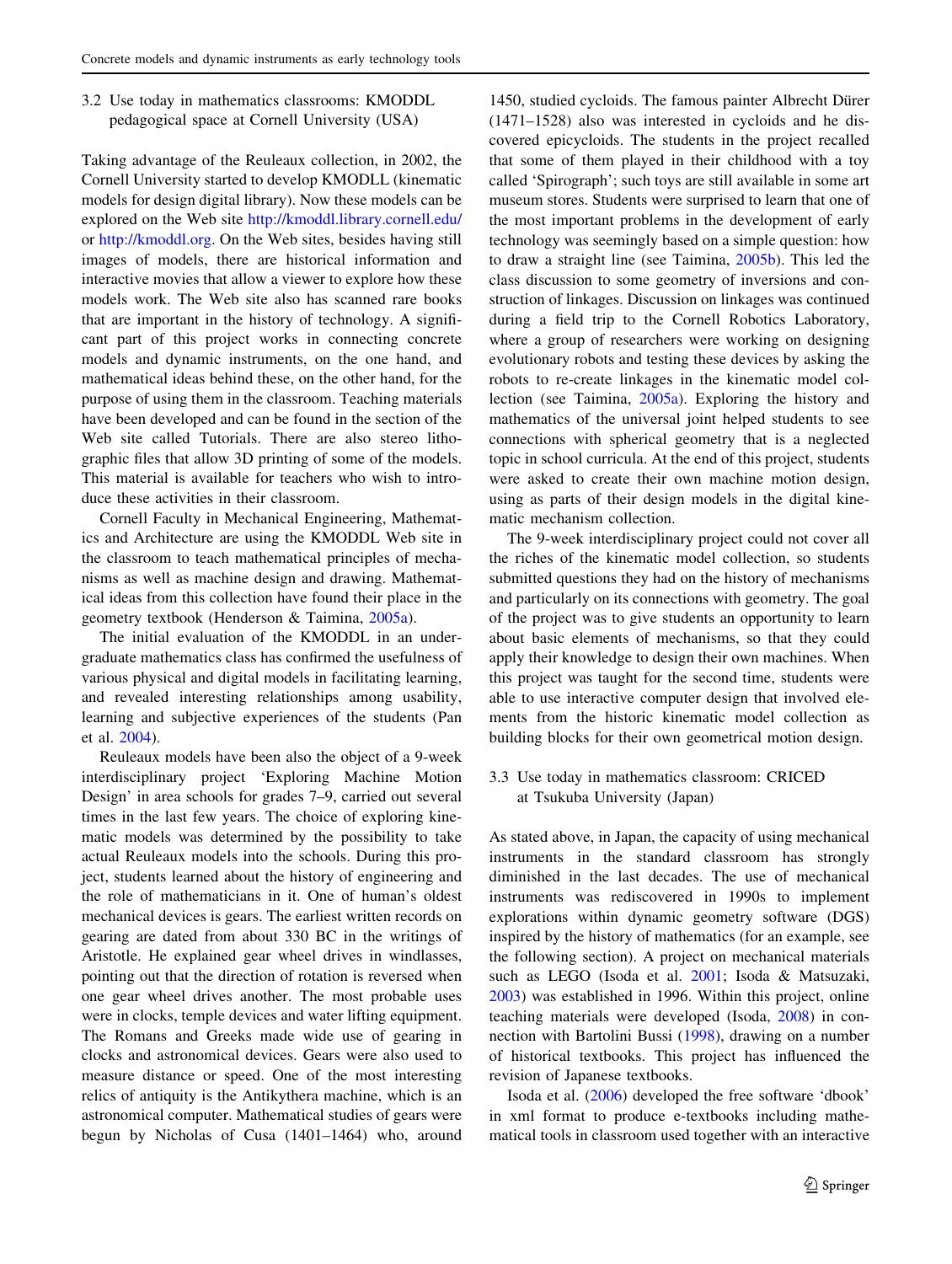

board (Isoda, [2008](#page-11-0)). It enables us to use DGS and digital traditional instruments, such as a compass, on an e-textbook through Web sites while still keeping the traditional chalkboard classroom teaching approach (Fig. 10).

Fig. 10 The e-textbook developed from van Schooten ([1646\)](#page-12-0) by using dbook

Figure 10 shows an e-textbook, which was developed from the textbook by van Schooten [\(1646](#page-12-0)). As shown by Isoda [\(2008](#page-11-0)), dbook was used for graduate students of the Federal University of Rio de Janeiro to find the intuition emerging in the activity with the textbooks. For example, the instrument in Fig. 10 (Fig. [7\)](#page-6-0) is mechanically and mathematically the same as in Fig.  $8$ , if we have geometrical intuitions. The participants understood well the existence of this intuition, which van Schooten had. But, without specific activity, students lost it when algebra got the upper hand over geometric intuition.

3.4 Use today in mathematics classroom: the Laboratory of Mathematical Machines in Modena (Italy)

In Italy, the importance of teaching the use of concrete models and dynamic instruments was defended by charismatic teachers such as Emma Castelnuovo [\(2008](#page-11-0)). Within this tradition, in the University of Modena and Reggio Emilia, a rich collection of more than 200 concrete models and dynamic instruments was constructed in a carpentry workshop, taking a leaf out of the phenomenology of geometry from the classical age to the nineteenth century. The collection is now stored in the Laboratory of Mathematical Machines [\(http://www.mmlab.unimore.it](http://www.mmlab.unimore.it)). It is always increasing, as new models and instruments are built every year. Briefly, a mathematical machine (concerning geometry) is a tool that forces a point to follow a trajectory or to be transformed according to a given law. Familiar examples of mathematical machines are the standard compass (that forces a point to go on a circular trajectory), the instruments described by Klein ([1924,](#page-12-0) 1925) and reported above, the dynamic instruments of the Cornell collection and van Schooten's drawing devices used in the CRICED project.

The implementation of hands-on activities on mathematical machines, aiming at producing conjectures and constructing proofs about their functioning and mathematical properties, has been reported elsewhere (e.g. Bartolini Bussi & Pergola, [1996;](#page-11-0) Bartolini Bussi, [1998](#page-11-0); Maschietto, [2005\)](#page-12-0). There is also space for modelling activity, when dynamic geometry software is introduced (Bartolini Bussi, [2001](#page-11-0)).

Consider, for instance, the device for drawing a parabola by Bonaventura Cavalieri (1598–1647). In Chapter XLVI of Lo specchio ustorio (the burning mirror, Cavalieri, [1632](#page-11-0)), Cavalieri described a method for tracing a parabola by means of hard instruments, made up of rulers and set squares. In the following figures, the original drawing by Cavalieri (Fig. [11\)](#page-10-0) is paired with a wooden copy of it (Fig. [12\)](#page-10-0), shown in the same orientation to foster the identification of the same components. The tracing point is I (where a pencil lead R is put). The point A is fixed. The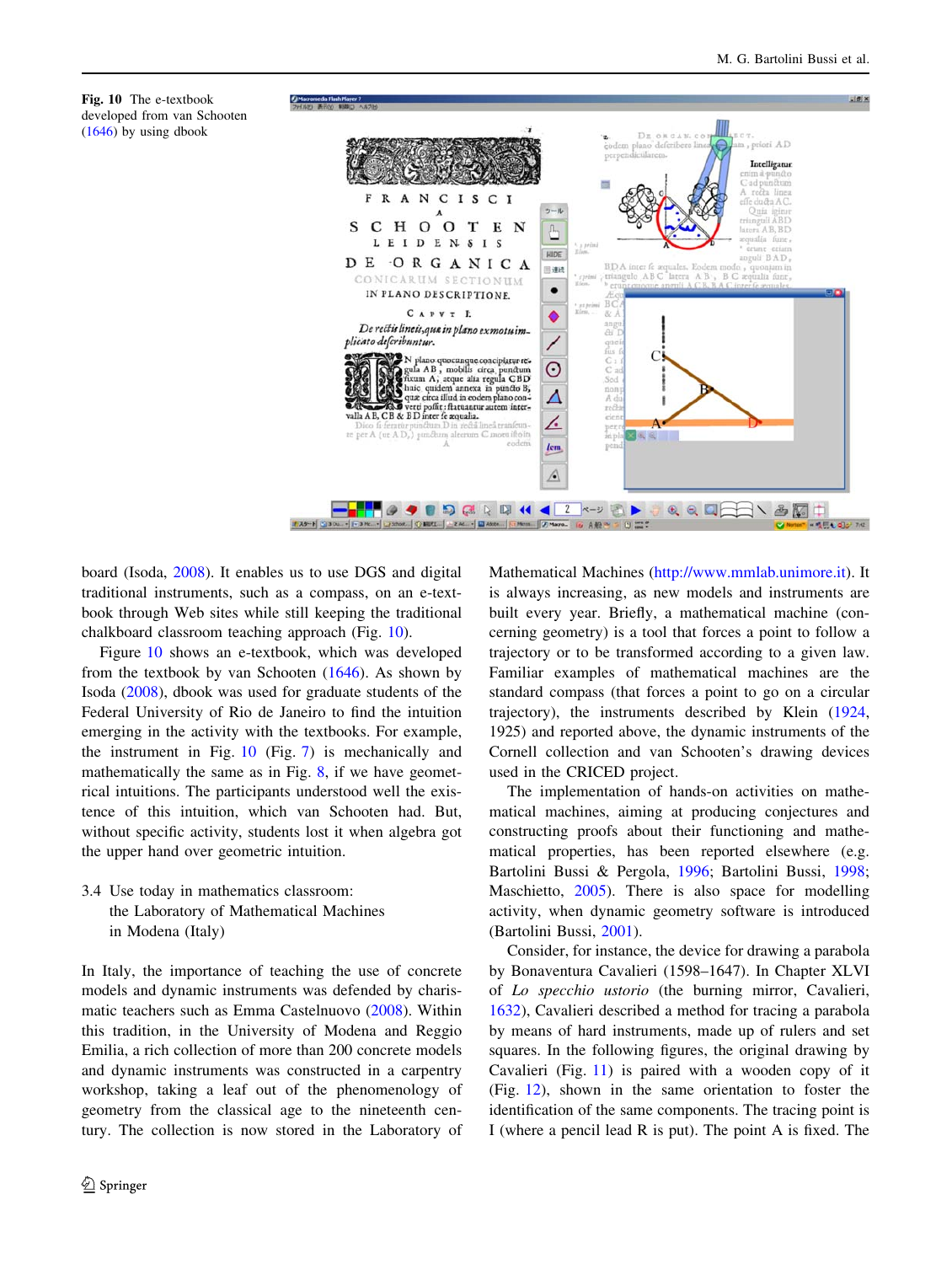<span id="page-10-0"></span>

Fig. 11 The original drawing



Fig. 12 A wooden copy

bar KL has a fixed length (evident in the wooden copy) and slides in the rail, dragging the set squares KLN and KIA, aAnd the ruler AI slides on the point A. During the motion, R (in I) traces an arch of parabola. In Cavalieri's drawing also the symmetric arch is drawn, in spite of the practical impossibility of drawing it, without modifying the set squares.

The wooden copy has been built in the Laboratory of Mathematical Machine drawing on Cavalieri's design. This copy is usually given to students (undergraduate prospective teachers), asking them to produce a digital model by means of Cabri software. Actually, by means of dynamic geometry software such as Cabri, it is possible to produce a construction that may be moved like the original to produce a parabolic arch. This is a true modelling task, where a concrete object is analysed to build its mathematical model, not described by equations but by analogical reproduction.

The process may be reported as follows: First part: in the world of the dynamic instrument

- (a) to look at the instrument; to catch the possibility of motion;
- (b) to identify the fixed elements (the rail; the point A; the right angles KIA and KLN; the length KL), using, if necessary, measuring instruments;
- (c) to understand that some elements are not essential in this kind of modelling (e.g. the rulers' thickness; the cracks in the bars; the screws).

Second part: in the geometrical world (Cabri Geometry)

- (a) to draw (in the Cabri screen) the rail and the fixed points; to choose a fixed line segment to model the bar KL; to identify a point to be used to direct the motion (it may be either a free point, if any, or a point bound to the rail);
- (b) to draw the digital copy of the instrument around the chosen elements; this has to be done following the software logic on the one hand, and the geometrical properties of elements, on the other hand. So, for instance, when one knows point A and point K, to find point I, one needs to construct a right angle, which can be done using the features of semicircles…

Third part: back in the world of the dynamic instrument.

- (a) to interpret the digital copy of the instrument; to drag it;
- (b) to verify whether the fixed rulers maintain fixed length; to check whether the arch is drawn (see Fig. 13);
- (c) to check whether the digital copy of the instrument works in the same way as the concrete one; to analyse limits (e.g. is the same arch traced?) and potentialities (may the fixed line segment KL, a 'parameter' of the construction, be changed?) What happens if this parameter is changed?

Changing the length of some line segments in the digital model has different consequences:



Fig. 13 Two different frames of the same digital instrument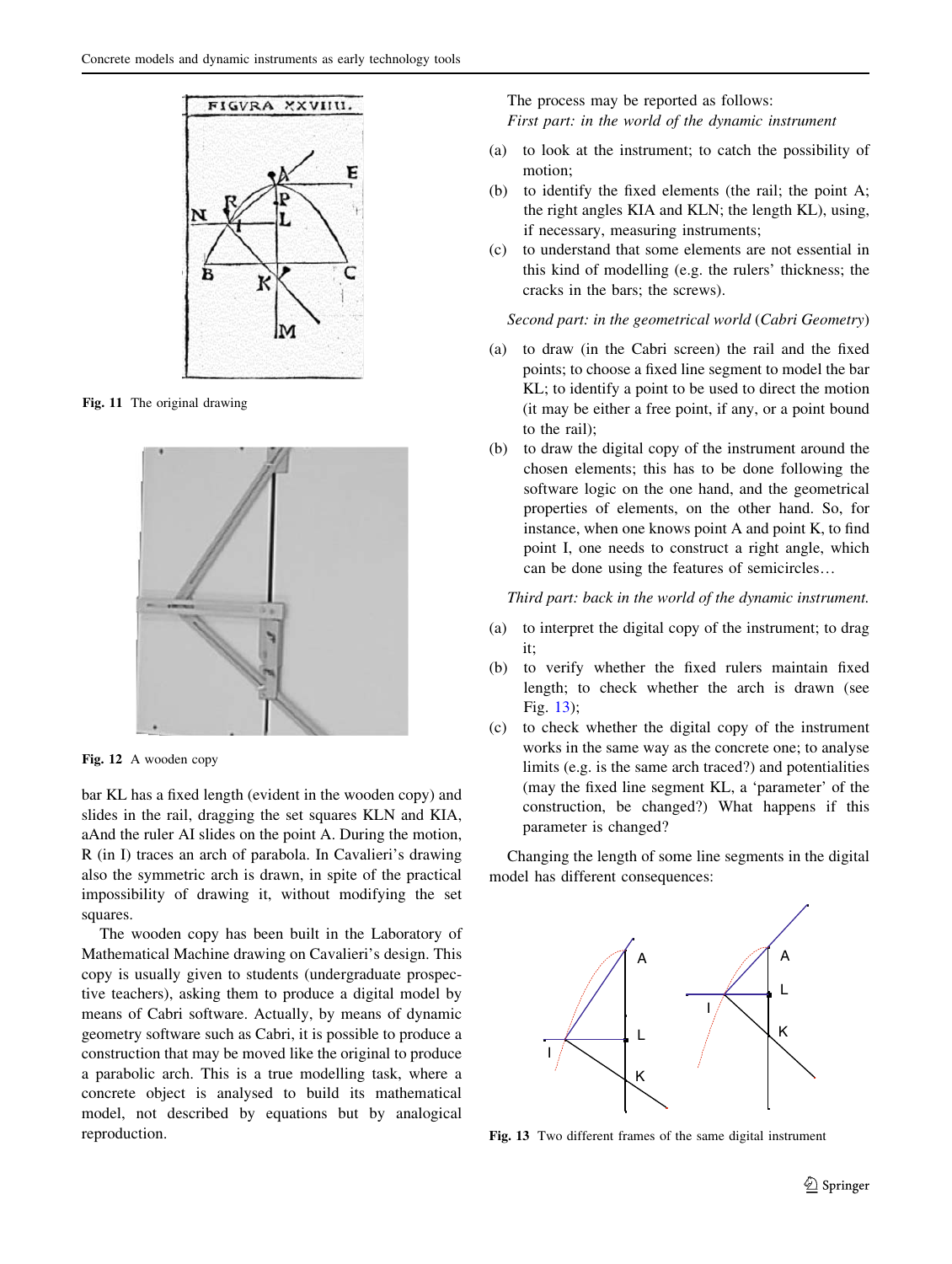- <span id="page-11-0"></span>• changing the line segments containing AI and IK changes the length of the arc on the same parabola;
- changing the length of the line segment KL changes the width of the parabola.

A practical application of the modelling process is realized when it is necessary to build a new concrete model: the measure of the wooden board and of the bars may be designed carefully before cutting them, to obtain a well proportioned arc.

## 4 Concluding remarks

The three examples show clearly how an old tradition, rooted on Klein's views, may be resumed today. In all cases, the reference to the history of mathematics is explicit and brought to the students' knowledge, concrete models and dynamic instruments are available for students' real manipulation and complementarities between cultural aspects and modelling are pursued.

Last, but not least, information and communication technologies are introduced, although in different forms and with different aims:

- In the Cornell project, professional movies show the actual functioning of the precious historical instruments and stereo lithographic files allow 3-D printing of some of the models; moreover, other interactive simulations allow Web exploration of dynamic instruments;
- In the CRICED project, historical books are weaved together with interactive dynamic simulations;
- In the mathematical machines project, dynamic simulations are not only available on the Web, but also are objects of specific teaching and learning activities with prospective mathematics teachers offering a non-trivial context for mathematical modelling.

There is no claim that concrete models and dynamic instruments may be replaced by their digital copies with no loss. Trivially, the digitalization of instruments allows them to become widely available: where there is an access to the Internet one can play with these models interactively. Yet a deep analysis of the changes (if any) in both didactical and cognitive processes when a concrete object is replaced by a digital copy is yet to be performed.

As mentioned earlier, mathematical modelling is not the only element, but an important element of all three research programmes. In this study, we have shown that modelling and application can be paired within an approach that does not neglect, but rather emphasize, the cultural aspects of mathematics, going back to the prominent founders of modern mathematics and taking advantage of the increasingly wider diffusion of information and communication technologies.

Acknowledgments We are very grateful to David W. Henderson for his help with the final version of this manuscript. M.G. Bartolini Bussi was funded by the project PRIN 2007B2M4EK on ''Instruments and representations in the teaching and learning of mathematics: theory and practice''. D. Taimina was partially funded by National Science Foundation (research grant DUE-0226238) and Institute of Museum and Library Services (research grant LG-30-04-0204-04). M. Isoda was funded by the project JSPS 17300243 on ''Developing Mathematics Exhibition for Science Museum''.

#### References

- Bartolini Bussi, M. G. (1998). Drawing instruments: Theories and practices from history to didactics. Documenta mathematica, extra volume ICM98, pp. 735–746.
- Bartolini Bussi, M. G. (2001). The geometry of drawing instruments: Arguments for a didactical use of real and virtual copies. Cubo, 3(2), 27–54.
- Bartolini Bussi, M. G., & Pergola, M. (1996). History in the mathematics classroom: Linkages and kinematic geometry. In H. N. Jahanke, N. Knoche, & M. Otte (Eds.), Geschichte der Mathematik in der Lehre (pp. 36–67). Goettingen: Vandenhoek & Ruprecht.
- Campedelli, L. (1958). I Modelli Geometrici. In Commissione internazionale per lo studio e il miglioramento dell'insegnamento della matematica (Ed.), Il Materiale per L'insegnamento della Matematica (pp. 143–172). Firenze: La Nuova Italia.
- Castelnuovo, G. (1928). La Geometria Algebrica e la Scuola Italiana. Atti del Congresso Internazionale dei Matematici (Vol. I, p. 194). Bologna: Zanichelli.
- Castelnuovo, E. (2008). L'Officina Matematica. Bari: Edizioni La Meridiana.
- Cavalieri, B. (1632). Lo specchio ustorio (2001). Firenze: Giunti.
- Clairaut, A. C. (1741). *Élements de Geometrie (2006)*. Éditions Jacques Gabay.
- Comenius, I. A. (1657). Didactica Magna (1986). Akal Ediciones.
- Fischer, G. (Ed.). (1986). Mathematical models: From the collections of Universities and Museums. Braunschweig/Wiesbaden: Friedr. Vieweg & Sohn.
- France National Constitution. (1791). [http://sourcebook.fsc.edu/](http://sourcebook.fsc.edu/history/constitutionof1791.html) [history/constitutionof1791.html.](http://sourcebook.fsc.edu/history/constitutionof1791.html) Accessed 25 August 2009.
- Giacardi, L. (2008). Bibiligograpy of Castelnuovo, G. [http://www.](http://www.icmihistory.unito.it/portrait/castelnuovo.php) [icmihistory.unito.it/portrait/castelnuovo.php](http://www.icmihistory.unito.it/portrait/castelnuovo.php). Accessed 21 November 2008.
- Henderson, D., & Taimina, D. (2005a). Mathematical aspects of the Peaucellier-Lipkin linkage. [http://kmoddl.library.cornell.edu/](http://kmoddl.library.cornell.edu/tutorials/11/) [tutorials/11/](http://kmoddl.library.cornell.edu/tutorials/11/). Accessed 21 November 2008.
- Henderson, D., & Taimina, D. (2005b). Experiencing geometry: Euclidean and non-euclidean with history. Upper Saddle River: Pearson Prentice Hall.
- Isoda, M. (2004). The development of mathematics education. In Japan International Cooperation Agency (Ed.), The history of Japan's educational development (pp. 159–172). Tokyo: Institute for International Cooperation.
- Isoda, M. (2008). Sample videos developed by Isoda, M. and Baldin, Y. Y. in 2008 at UFRJ on HTEM4. [http://math-info.criced.](http://math-info.criced.tsukuba.ac.jp/software/dbook/dbook_eng/dbook_eng05.html) [tsukuba.ac.jp/software/dbook/dbook\\_eng/dbook\\_eng05.html](http://math-info.criced.tsukuba.ac.jp/software/dbook/dbook_eng/dbook_eng05.html). Accessed 21 November 2008.
- Isoda, M., Hara, K., Iijima, Y., Uehara, E., & Watanabe, H. (2006). e-Textbooks: Advancing mathematics teaching and learning into the future mathematics. In Chu, S. C. et al. (Eds.), Proceedings of the eleventh Asian technology conference in mathematics (pp. 54–63). VA: ATCM, Inc.